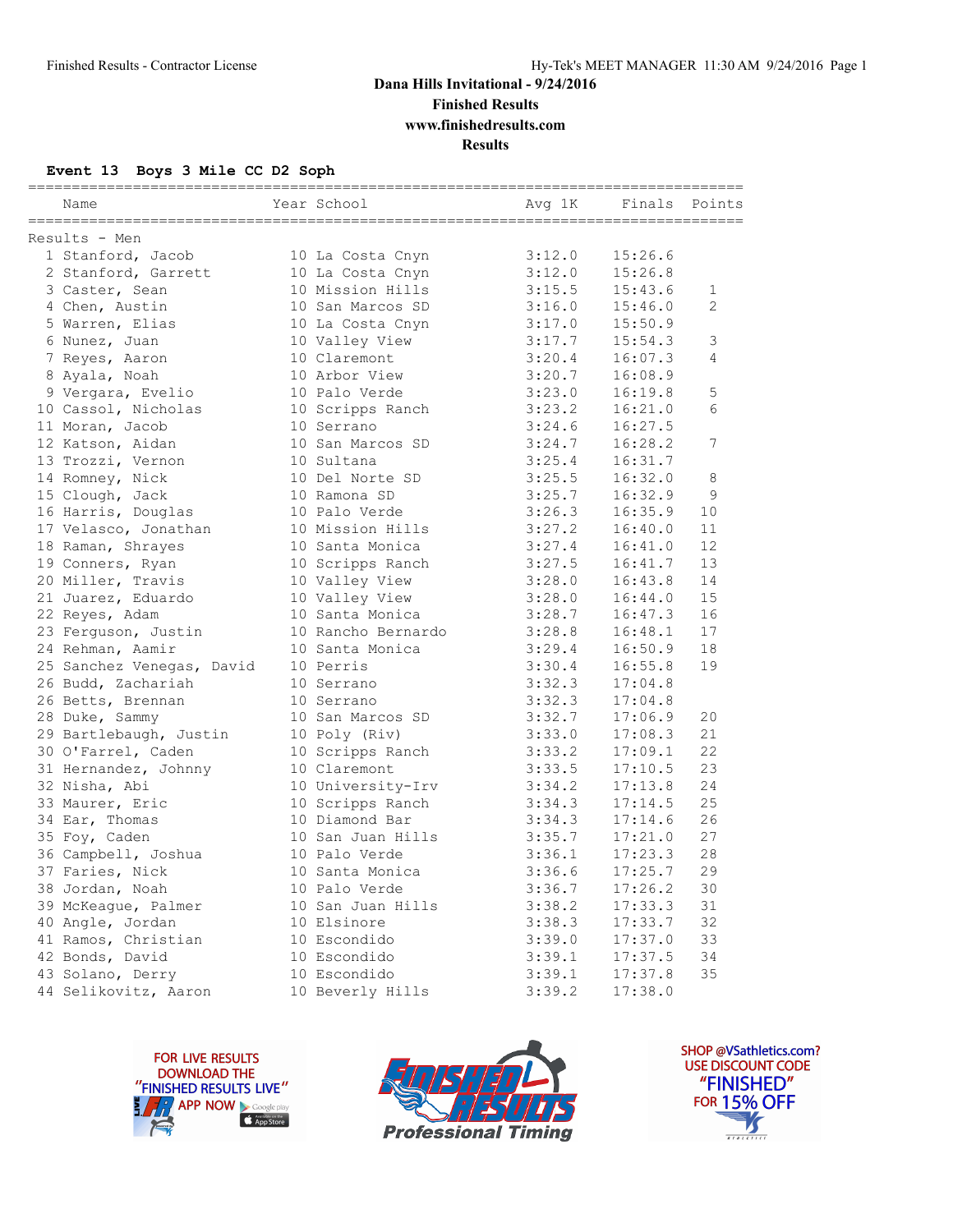**Finished Results**

**www.finishedresults.com**

**Results**

### **....Event 13 Boys 3 Mile CC D2 Soph**

| 45 Soliman, Justin        | 10 University-Irv  | 3:39.2 | 17:38.2 | 37 |
|---------------------------|--------------------|--------|---------|----|
| 45 Umipig, Ryan           | 10 Canyon-Ana      | 3:39.2 | 17:38.2 | 36 |
| 47 Boyer, Kade            | 10 Canyon-Ana      | 3:39.3 | 17:38.5 | 38 |
| 48 Lacour, Reece          | 10 Rancho Bernardo | 3:39.8 | 17:40.9 | 39 |
| 49 Ferguson, Sebastian    | 10 Rancho Bernardo | 3:40.3 | 17:43.6 | 40 |
| 50 Debish, Ryan           | 10 Rancho Bernardo | 3:41.0 | 17:47.0 | 41 |
| 51 Sutter, Mitchell       | 10 Ramona SD       | 3:41.4 | 17:48.6 | 42 |
| 52 Martinez, Victor       | 10 Elsinore        | 3:42.5 | 17:53.9 | 43 |
| 53 Rojas-Domke, Noah      | 11 Rancho Bernardo | 3:42.6 | 17:54.4 | 44 |
| 54 Kammerman, Sam         | 10 University-Irv  | 3:42.7 | 17:54.8 | 45 |
| 55 Hutchinson, Josh       | 10 San Marcos SD   | 3:42.7 | 17:54.9 | 46 |
| 56 Patterson, Andrew      | 10 Claremont       | 3:42.8 | 17:55.6 | 47 |
| 57 Nguyen, Kenny          | 10 Valley View     | 3:43.0 | 17:56.5 | 48 |
| 58 Taylor, Jack           | 10 Santa Monica    | 3:43.1 | 17:56.8 | 49 |
| 59 Miller, Billy          | 10 Ramona SD       | 3:43.1 | 17:57.1 | 50 |
| 60 Rayandayan, Tristan    | 10 Mira Mesa       | 3:43.4 | 17:58.3 | 51 |
| 61 Sober, Michael         | 10 Elsinore        | 3:43.9 | 18:00.6 | 52 |
| 62 Boaz, Trevor           | 10 Rancho Bernardo | 3:43.9 | 18:00.9 | 53 |
| 63 Cabalo, Orlando        | 10 Kennedy SS      | 3:43.9 | 18:01.0 | 54 |
| 64 Bruemmer, Ethan        | 10 La Costa Cnyn   | 3:44.1 | 18:01.7 |    |
| 65 Hodges, Trevor         | 10 Rancho Bernardo | 3:44.5 | 18:03.5 | 55 |
| 66 Schluederberg, Quinton | 10 San Marcos SD   | 3:44.7 | 18:04.6 | 56 |
| 67 Hyde, Max              | 10 Palo Verde      | 3:45.3 | 18:07.6 | 57 |
| 68 Liberty, Xavier        | 10 Mira Mesa       | 3:45.6 | 18:08.9 | 58 |
| 69 Schaal, Kyle           | 10 University-Irv  | 3:45.9 | 18:10.4 | 59 |
| 70 Chon, Eli              | 10 San Juan Hills  | 3:45.9 | 18:10.6 | 60 |
| 71 Mong, Dat              | 10 Mira Mesa       | 3:46.9 | 18:15.1 | 61 |
| 72 Kellerup, Kyle         | 10 Escondido       | 3:46.9 | 18:15.2 | 62 |
| 73 Valencia, Nicholas     | 10 Poly (Riv)      | 3:47.0 | 18:15.7 | 63 |
| 74 Carlson, Andrew        | 10 Poly (Riv)      | 3:47.2 | 18:16.9 | 64 |
| 75 Sullivan, Josh         | 10 Poly (Riv)      | 3:47.3 | 18:17.3 | 65 |
| 76 Darvey, Brian          | 10 Palo Verde      | 3:48.8 | 18:24.3 | 66 |
| 77 Cerrillos, Joseph      | 10 Claremont       | 3:49.7 | 18:28.6 | 67 |
| 78 Pedilla, Orlando       | 10 Valley View     | 3:49.9 | 18:30.0 | 68 |
| 79 Gomez, Richard         | 10 Claremont       | 3:50.1 | 18:30.8 | 69 |
| 80 Yorba, Matt            | 10 San Juan Hills  | 3:50.1 | 18:30.9 | 70 |
| 81 Grissom, Zach          | 10 Del Norte SD    | 3:50.3 | 18:31.7 | 71 |
| 82 Ichii, Keita           | 10 University-Irv  | 3:50.3 | 18:31.8 | 72 |
| 83 Cameron, Peter         | 10 Jserra          | 3:51.5 | 18:37.4 |    |
| 84 Sanchez, Joshua        | 10 Claremont       | 3:51.8 | 18:39.1 | 73 |
| 85 Gray, Ian              | 10 San Juan Hills  | 3:51.9 | 18:39.5 | 74 |
| 86 Selikovitz, Jake       | 10 Beverly Hills   | 3:52.1 | 18:40.3 |    |
| 87 Homer, Justin          | 10 Villa Park      | 3:52.3 | 18:41.5 | 75 |
| 88 Flores, Eduardo        | 10 Claremont       | 3:52.6 | 18:43.0 | 76 |
| 89 Sanchez, Saul          | 10 Perris          | 3:52.8 | 18:43.8 | 77 |
| 90 Apresa, Justin         | 10 Claremont       | 3:53.0 | 18:44.6 |    |
| 91 Lewis, Hayden          | 10 Rancho Bernardo | 3:53.3 | 18:46.1 |    |
|                           |                    |        |         |    |





SHOP @VSathletics.com? **USE DISCOUNT CODE** "FINISHED" **FOR 15% OFF**  $\frac{1}{\sqrt{2}}$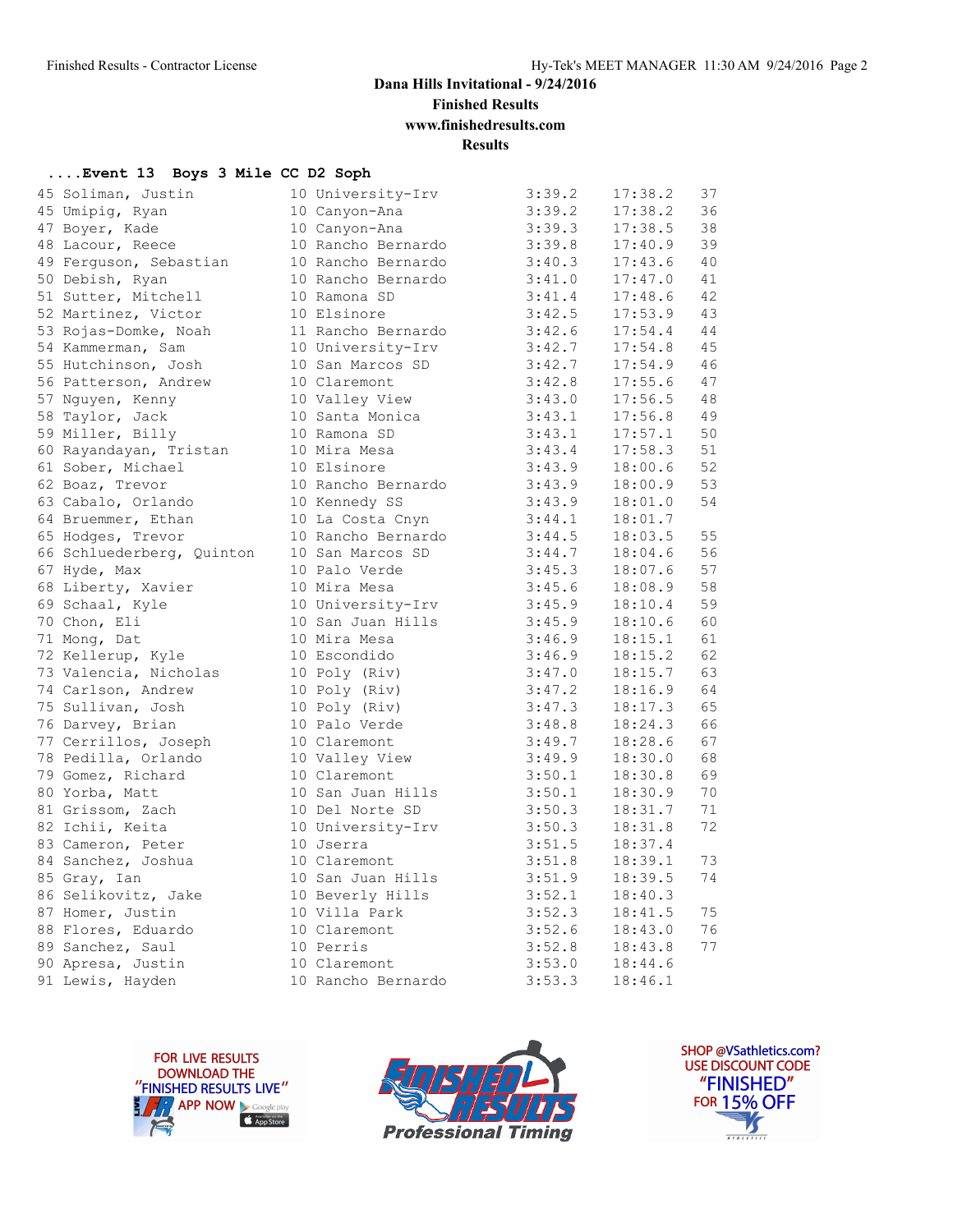**Finished Results**

**www.finishedresults.com**

**Results**

### **....Event 13 Boys 3 Mile CC D2 Soph**

| 92 Moyles, Rory         | 10 San Juan Hills  | 3:53.5 | 18:47.0 | 78  |
|-------------------------|--------------------|--------|---------|-----|
| 93 Yang, Fredrick       | 10 Diamond Bar     | 3:53.6 | 18:47.4 | 79  |
| 94 Dalo, Josh           | 10 San Juan Hills  | 3:54.0 | 18:49.4 | 80  |
| 95 Furlong, Riley       | 10 Santa Monica    | 3:54.2 | 18:50.6 | 81  |
| 96 Angulo, Chris        | 10 Sultana         | 3:54.3 | 18:51.2 |     |
| 97 Batra, Arjun         | 10 Beverly Hills   | 3:54.5 | 18:52.0 |     |
| 98 Casas, Nathan        | 10 Westminster     | 3:54.6 | 18:52.4 |     |
| 99 Luviano, Heber       | 10 Perris          | 3:54.6 | 18:52.5 | 82  |
| 100 Snyder, Ryan        | 10 Del Norte SD    | 3:54.7 | 18:53.0 | 83  |
| 101 DeAnda, David       | 10 San Juan Hills  | 3:54.8 | 18:53.4 |     |
| 102 Bey, Jack           | 10 Scripps Ranch   | 3:55.5 | 18:56.6 | 84  |
| 103 Kanetis, Jake       | 10 Escondido       | 3:55.6 | 18:57.3 | 85  |
| 104 Li, Steven          | 10 University-Irv  | 3:55.7 | 18:58.0 | 86  |
| 105 Donoghue, Ted       | 10 Villa Park      | 3:56.0 | 18:59.0 | 87  |
| 106 Sanchez, Angel      | 9 Perris           | 3:56.3 | 19:00.9 | 88  |
| 107 Clarke, Christopher | 10 Escondido       | 3:56.4 | 19:01.2 | 89  |
| 108 Peralta, Ulysses    | 10 Venice          | 3:57.2 | 19:05.0 | 90  |
| 109 Thomas, Brennen     | 10 San Juan Hills  | 3:58.1 | 19:09.6 |     |
| 110 Zamaro, Michael     | 10 Valley View     | 3:58.4 | 19:10.8 | 91  |
| 111 Arney, Jordan       | 10 Santa Monica    | 3:58.7 | 19:12.1 | 92  |
| 112 Rodriguez, Alex     | 10 Escondido       | 3:58.7 | 19:12.2 | 93  |
| 113 Bondoc, Jeremiah    | 10 Mira Mesa       | 3:58.7 | 19:12.4 | 94  |
| 114 Cook, Landon        | 10 San Juan Hills  | 3:59.1 | 19:14.2 |     |
| 115 Thomas, Jack        | 10 Claremont       | 3:59.2 | 19:14.7 |     |
| 116 Jackson, Ryan       | 10 Mira Mesa       | 3:59.5 | 19:15.9 | 95  |
| 117 Golpariani, Zane    | 10 Del Norte SD    | 3:59.7 | 19:17.3 | 96  |
| 118 Correa, Nicholas    | 10 Mira Mesa       | 3:59.9 | 19:18.2 | 97  |
| 119 Forte, Matthew      | 10 San Juan Hills  | 4:00.1 | 19:19.1 |     |
| 120 Mota, Miquel        | 10 Escondido       | 4:00.3 | 19:19.8 |     |
| 121 MacLeod, Garrett    | 10 Rancho Bernardo | 4:00.5 | 19:20.8 |     |
| 122 Lee, Timothy        | 10 Diamond Bar     | 4:00.6 | 19:21.3 | 98  |
| 123 Miller, Garrett     | 10 Diamond Bar     | 4:01.1 | 19:23.7 | 99  |
| 124 Lohmeyer, Chris     | 10 University-Irv  | 4:01.2 | 19:24.1 | 100 |
| 125 Butterfield, Gage   | 10 Canyon-Ana      | 4:01.2 | 19:24.4 | 101 |
| 126 Hernandez, Johnny   | 10 Venice          | 4:01.4 | 19:25.3 | 102 |
| 127 Mancuso, Trevor     | 10 Palo Verde      | 4:01.4 | 19:25.4 | 103 |
| 128 Truong, Hanson      | 10 Mira Mesa       | 4:01.8 | 19:27.3 | 104 |
| 129 Rutherford, John    | 10 Canyon-Ana      | 4:01.8 | 19:27.4 | 105 |
| 130 Vivar, Adrian       | 10 Westminster     | 4:02.4 | 19:29.9 |     |
| 131 Reid, Tyler         | 10 Elsinore        | 4:02.5 | 19:30.7 | 106 |
| 132 Obermiller, Andrew  | 10 Scripps Ranch   | 4:03.8 | 19:36.7 | 107 |
| 133 Lai, Ryan           | 10 Santa Monica    | 4:03.8 | 19:37.0 |     |
| 134 Rivera, Sean        | 10 Diamond Bar     | 4:04.2 | 19:38.9 | 108 |
| 135 Jacoby, Alex        | 10 Mira Mesa       | 4:04.2 | 19:39.0 |     |
| 136 Sawley, Zachary     | 10 Poly (Riv)      | 4:04.4 | 19:39.6 | 109 |
| 137 Solomon, John       | 10 Santa Monica    | 4:04.9 | 19:42.1 |     |
| 138 Lee, Eric           | 9 Cerritos         | 4:05.2 | 19:43.5 | 110 |
|                         |                    |        |         |     |





SHOP @VSathletics.com? USE DISCOUNT CODE "FINISHED" **FOR 15% OFF** IS  $\frac{1}{\sqrt{18161161}}$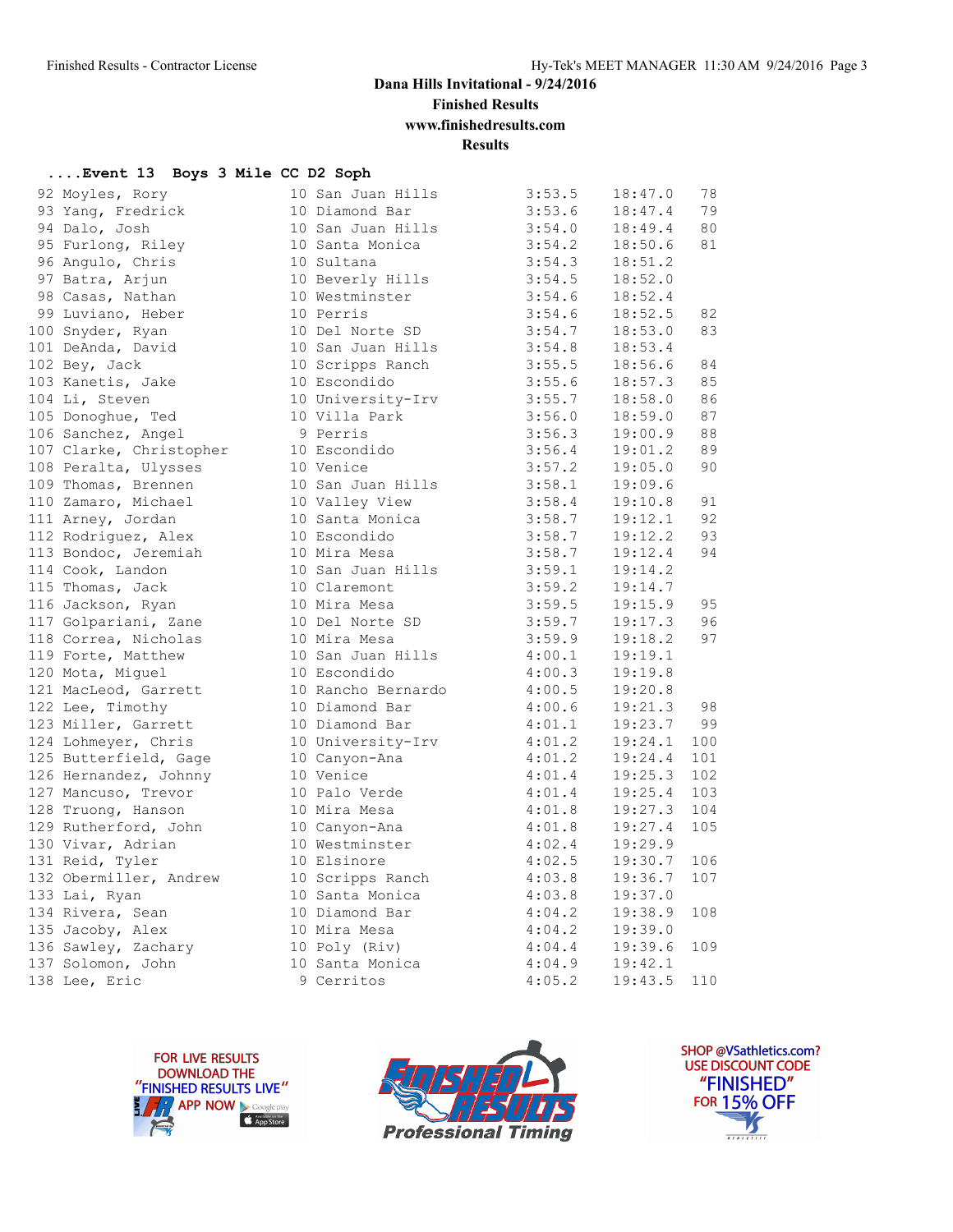**Finished Results**

**www.finishedresults.com**

**Results**

### **....Event 13 Boys 3 Mile CC D2 Soph**

| 139 Arenas-Field, Liam | 10 San Marcos SD   | 4:05.5 | 19:44.9 | 111 |
|------------------------|--------------------|--------|---------|-----|
| 140 Cabral, Alec       | 10 Poly (Riv)      | 4:05.5 | 19:45.1 | 112 |
| 141 Lopez, Israel      | 10 Venice          | 4:05.5 | 19:45.2 | 113 |
| 142 Meehan, Ryan       | 10 Mira Mesa       | 4:06.2 | 19:48.6 |     |
| 142 Abdul, Khaleel     | 10 University-Irv  | 4:06.2 | 19:48.6 |     |
| 142 Skube, Luc         | 10 Cerritos        | 4:06.2 | 19:48.6 | 114 |
| 145 Sung, Christian    | 10 Canyon-Ana      | 4:07.7 | 19:55.6 | 115 |
| 146 Bhuiya, Faris      | 10 Scripps Ranch   | 4:07.8 | 19:56.2 | 116 |
| 147 Goins, Brennan     | 10 Mission Hills   | 4:08.0 | 19:57.2 | 117 |
| 148 Bachhu, Yogi       | 10 University-Irv  | 4:08.0 | 19:57.3 |     |
| 149 Bruce, Jeran       | 10 Santa Monica    | 4:08.2 | 19:58.0 |     |
| 150 Corpus, Oliver     | 10 University-Irv  | 4:08.3 | 19:58.8 |     |
| 151 Magdaleno, Daniel  | 10 Valley View     | 4:08.6 | 19:59.9 | 118 |
| 152 Call, Andrew       | 10 Kennedy SS      | 4:08.9 | 20:01.4 | 119 |
| 153 Ramirez, Kevin     | 10 Diamond Bar     | 4:09.0 | 20:02.0 | 120 |
| 154 Villegas, Kevin    | 10 Scripps Ranch   | 4:09.3 | 20:03.4 |     |
| 155 Diaz, Jesus        | 10 Poly (Riv)      | 4:09.4 | 20:03.9 | 121 |
| 156 Parsley, Chris     | 10 Escondido       | 4:09.7 | 20:05.5 |     |
| 157 Corpus, Ray        | 10 University-Irv  | 4:09.7 | 20:05.6 |     |
| 158 Hendrick, Nick     | 10 Jserra          | 4:10.0 | 20:07.0 |     |
| 159 Sanchez, Matthew   | 10 Lakewood        | 4:10.2 | 20:07.7 |     |
| 160 Woolley, Everett   | 10 Cerritos        | 4:10.3 | 20:08.2 | 122 |
| 161 Alvarez, Joshua    | 10 University-Irv  | 4:11.5 | 20:14.1 |     |
| 162 Tani, Adel         | 10 Rancho Bernardo | 4:12.2 | 20:17.5 |     |
| 163 Beck, Colin        | 10 Rancho Bernardo | 4:12.2 | 20:17.6 |     |
| 164 Pham, Ethan        | 9 Mission Hills    | 4:12.4 | 20:18.4 | 123 |
| 165 Yohannes, Adam     | 10 Cerritos        | 4:12.4 | 20:18.5 | 124 |
| 166 Yang, Jisung Jeff  | 10 Diamond Bar     | 4:12.8 | 20:20.2 | 125 |
| 167 McLaughlin, Evan   | 10 University-Irv  | 4:12.9 | 20:20.7 |     |
| 168 McManus, Sean      | 10 Elsinore        | 4:13.0 | 20:21.2 | 126 |
| 169 Sidles, Sean       | 10 San Juan Hills  | 4:13.2 | 20:22.3 |     |
| 170 Swink, Nick        | 10 Mira Mesa       | 4:13.3 | 20:22.8 |     |
| 171 Faustino, Jacob    | 10 Elsinore        | 4:13.4 | 20:23.0 | 127 |
| 172 Walkley, Brian     | 10 Rancho Bernardo | 4:13.4 | 20:23.1 |     |
| 172 Alvarez, Gabriel   | 10 Scripps Ranch   | 4:13.4 | 20:23.1 |     |
| 174 Kim, James         | 10 Kennedy SS      | 4:13.6 | 20:24.3 | 128 |
| 175 Goode, Connor      | 10 Del Norte SD    | 4:13.9 | 20:25.6 | 129 |
| 176 Hemphill, Jack     | 10 Jserra          | 4:14.0 | 20:26.0 |     |
| 177 Ayala, Nicholas    | 10 Poly (Riv)      | 4:14.2 | 20:27.1 |     |
| 178 Womack, Josh       | 10 Escondido       | 4:15.2 | 20:32.0 |     |
| 179 Gomez, Daniel      | 9 Perris           | 4:15.6 | 20:33.8 | 130 |
| 180 Lopez, Diego       | 10 University-Irv  | 4:16.2 | 20:36.8 |     |
| 181 Kuranage, Ashane   | 10 Beverly Hills   | 4:16.4 | 20:37.7 |     |
| 182 Stouffer, Sean     | 10 Mira Mesa       | 4:16.5 | 20:38.1 |     |
| 183 Munguia, Jose      | 10 Kennedy SS      | 4:16.9 | 20:39.9 | 131 |
| 184 Antunez, Jacob     | 10 Sultana         | 4:17.1 | 20:40.9 |     |
| 185 Yamachika, Ryan    | 10 Cerritos        | 4:18.0 | 20:45.2 | 132 |





SHOP @VSathletics.com? USE DISCOUNT CODE "FINISHED" **FOR 15% OFF** IS  $\frac{1}{\sqrt{18161161}}$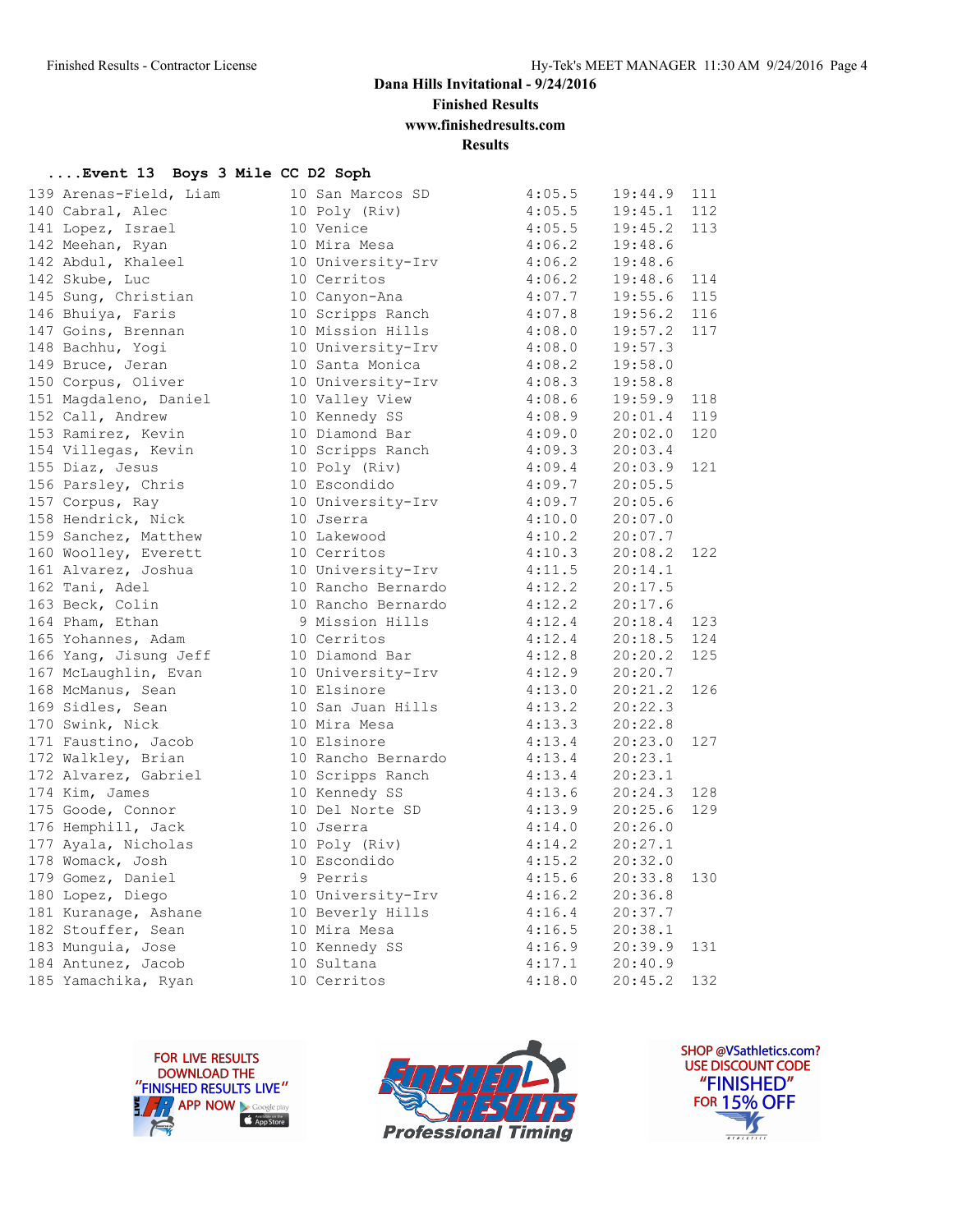**Finished Results**

**www.finishedresults.com**

**Results**

#### **....Event 13 Boys 3 Mile CC D2 Soph**

| 186 Zelaya, Elijiah                                           | 10 Rancho Bernardo                                                                | 4:18.1                                   | 20:45.9     |     |
|---------------------------------------------------------------|-----------------------------------------------------------------------------------|------------------------------------------|-------------|-----|
| 187 Chase, Asher                                              | 10 Santa Monica<br>10 Cerritos                                                    | 4:18.3                                   | 20:46.8     |     |
| 187 Tenzas, Lucas                                             |                                                                                   | 4:18.3                                   | 20:46.8     | 133 |
| 189 Warren, Tristan 10 Santa Monica                           |                                                                                   | 4:18.4                                   | 20:47.4     |     |
| 190 Tran, Huyson                                              | 10 Mira Mesa                                                                      |                                          | 20:47.5     |     |
| 191 Celendro, Nathan                                          | 10 Mira Mesa                                                                      | $4:18.4$<br>$4:18.7$                     | 20:48.8     |     |
| 192 Arroyo, Oscar                                             | 10 Escondido                                                                      | 4:19.0                                   | 20:50.4     |     |
| 193 Fluegge, Gavin                                            | 9 San Juan Hills                                                                  | 4:19.0                                   | 20:50.5     |     |
| 10 Canyon-Ana<br>194 Singh, Jessy                             |                                                                                   | 4:19.1                                   | 20:50.7     | 134 |
| --- - - - .<br>195 Sanchez, Emmanuel<br>196 Martinez, Eric    | 10 Poly (Riv)<br>10 Veries                                                        | 4:19.3                                   | 20:51.6     |     |
| 196 Martinez, Eric                                            | 10 Venice                                                                         | 4:19.4                                   | 20:52.1     | 135 |
| 196 Walkley, Brandon                                          | 10 Rancho Bernardo                                                                | 4:19.4                                   | 20:52.1     |     |
| 198 Maloney, Joseph                                           | 10 San Juan Hills                                                                 | 4:19.9                                   | 20:54.4     |     |
| 199 Imsande, Josh                                             | 10 Villa Park                                                                     | 4:20.0                                   | 20:55.1     | 136 |
| 200 Samortin, Matthew<br>201 Waldman, Philip                  | 10 Cerritos                                                                       |                                          | 20:58.7     | 137 |
|                                                               | 10 Scripps Ranch                                                                  | $4:20.7$<br>$4:20.8$                     | 20:59.0     |     |
| 202 Settles, Cameron 10 Scripps Ranch                         |                                                                                   | 4:21.3                                   | 21:01.3     |     |
| 203 Balew, Richard                                            | 9 San Juan Hills                                                                  | 4:21.7                                   | 21:03.1     |     |
| 204 Bowling, Joren                                            | 10 Jserra                                                                         | 4:21.7                                   | 21:03.3     |     |
| 204 Dowllow,<br>205 Gonzales, Nicholas<br>106 Dollar Kyle     | 10 Kennedy SS<br>10 Ramona SD                                                     | 4:22.1                                   | 21:05.0     | 138 |
| 206 Beals, Kyle                                               | 10 Ramona SD                                                                      | 4:22.1                                   | 21:05.4     | 139 |
| 207 Soriano, Noah<br>208 Hao, Hamilton                        | 10 Mira Mesa                                                                      | 4:22.3                                   | 21:06.4     |     |
| 208 Hao, Hamilton                                             | 10 Mira Mesa<br>10 Diamond Bar                                                    | 4:24.0                                   | 21:14.6     |     |
| 209 Camponovo, Gio                                            | 10 Villa Park                                                                     | 4:24.1                                   | 21:14.7     | 140 |
| 210 Ta, Alan                                                  | 10 Mira Mesa                                                                      | 4:24.7                                   | 21:17.8     |     |
| 211 Fehey, Liam                                               | 9 San Juan Hills                                                                  | 4:25.0                                   | 21:19.0     |     |
|                                                               | 10 University-Irv                                                                 | 4:25.0                                   | 21:19.0     |     |
| 211 MacEwen, Blake<br>213 Guerra, Sergio<br>214 Choi Caleb    | 10 Perris                                                                         | 4:25.1                                   | 21:19.7 141 |     |
| 214 Choi, Caleb                                               | 10 Cerritos                                                                       | 4:25.4                                   | 21:21.1     |     |
| -<br>215 Mammo, Thaddeus<br>216 Dafoe, Ryan                   | 10 Venice                                                                         | 4:25.6                                   | 21:22.2     | 142 |
|                                                               | 10 Del Norte SD                                                                   | 4:26.0                                   | 21:24.0     | 143 |
| 210 11 .<br>217 Redic, Darren<br><sup>019 Koabler,</sup> Sean | 10 Mira Mesa                                                                      |                                          | 21:26.7     |     |
|                                                               | 10 Mira Mesa                                                                      | $4:26.5$<br>$4:26.8$                     | 21:27.8     |     |
| 219 Jimenez, Adam                                             | 10 Scripps Ranch                                                                  | 4:27.1                                   | 21:29.4     |     |
| 219 Ulmol.<br>220 Serrano, Allen<br>201 Tiin Darrel           | 10 Cerritos                                                                       | 4:27.1                                   | 21:29.6     |     |
|                                                               | 10 Mira Mesa                                                                      | 4:27.9                                   | 21:33.2     |     |
| 222 Shang, Ian                                                | 10 University-Irv                                                                 | 4:28.9                                   | 21:38.0     |     |
| 223 Perez, Miguel                                             | 10 Santa Monica                                                                   | 4:32.3                                   | 21:54.3     |     |
| 224 Pages, Antoine                                            | 10 University-Irv                                                                 |                                          | 21:55.3     |     |
| 225 Barreyro, Micah                                           | 10 Mira Mesa                                                                      | $4:32.5$<br>$4:32.7$                     | 21:56.3     |     |
| 226 Im, Justin                                                | 10 University-Irv                                                                 | 4:33.2                                   | 21:59.0     |     |
| 227 Schweitzer, Ryley                                         | 10 Escondido                                                                      | 4:35.8                                   | 22:11.2     |     |
| 228 Naghdi, Farbod                                            | 10 University-Irv 4:39.1                                                          |                                          | 22:27.2     |     |
| 229 Conley, Seth                                              | 10 Ramona SD                                                                      |                                          |             | 144 |
| 223 Company<br>230 Martinson, Joe<br>230 Tasker, Shane        | 10 Scripps Ranch                                                                  | $4:39.8$ $22:30.8$<br>$4:40.2$ $22:32.7$ |             |     |
|                                                               | 10 Settings Randi<br>10 Del Norte SD 4:40.2 22:32.7<br>10 Cerritos 4:40.9 22:35.8 |                                          |             | 145 |
| 232 Wong, Nathan                                              |                                                                                   |                                          |             |     |
|                                                               |                                                                                   |                                          |             |     |





SHOP @VSathletics.com? USE DISCOUNT CODE "FINISHED" **FOR 15% OFF** IS  $\frac{1}{\sqrt{18161161}}$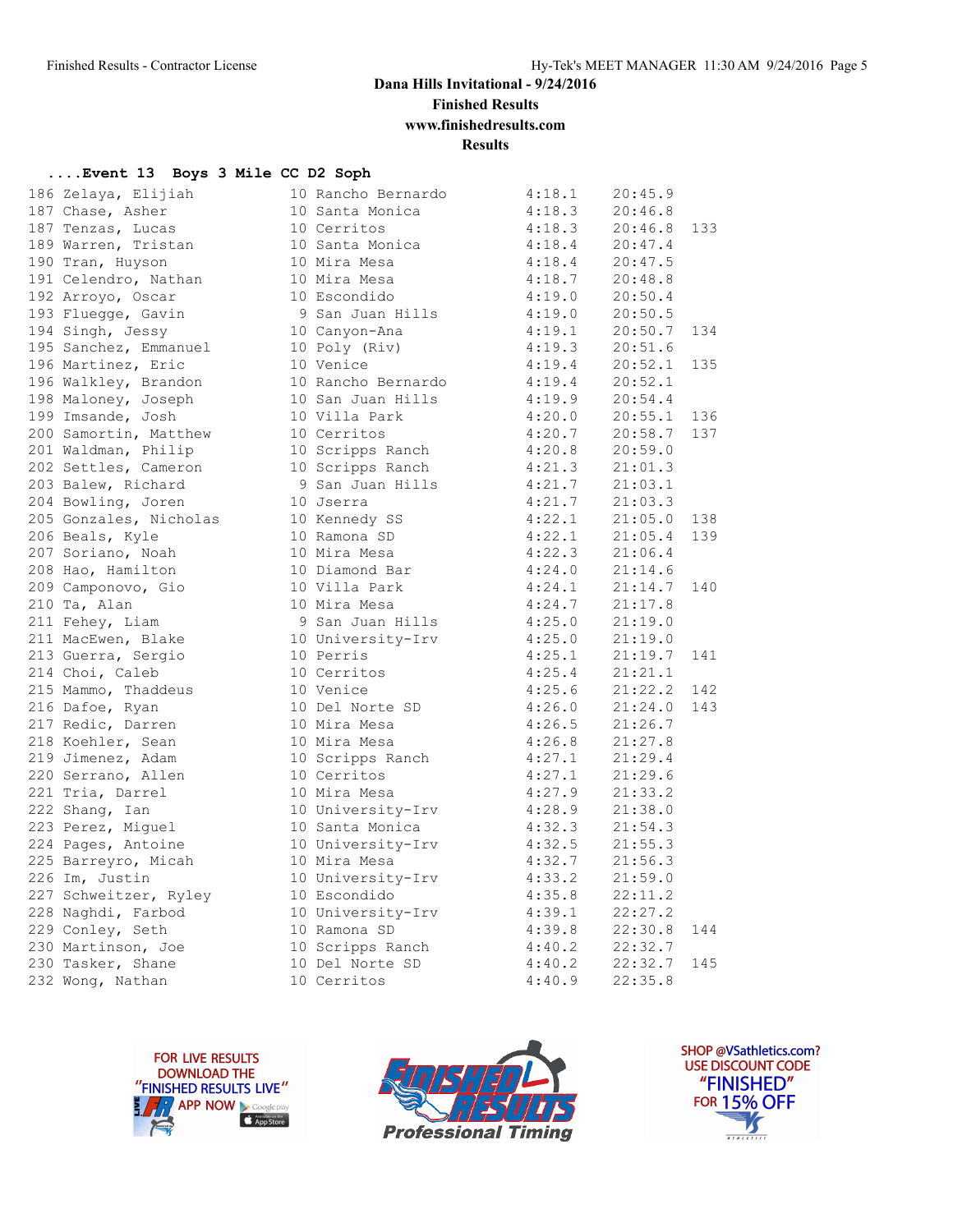**Finished Results**

# **www.finishedresults.com**

**Results**

| Event 13 Boys 3 Mile CC D2 Soph |  |  |  |  |  |  |  |
|---------------------------------|--|--|--|--|--|--|--|
|---------------------------------|--|--|--|--|--|--|--|

| 233 Seo, Aaron          | 10 Cerritos                       | 4:42.3             | 22:42.8 |     |
|-------------------------|-----------------------------------|--------------------|---------|-----|
| 234 Luu, Christopher    | 10 Cerritos                       | $4:42.4$ $22:43.1$ |         |     |
| 235 Tasker, Luke        | 10 Del Norte SD                   | $4:42.7$ 22:44.5   |         |     |
| 236 Webber, Alex        | 10 Lakewood                       | $4:42.8$ 22:45.2   |         |     |
| 237 Chhun, Damon        | 10 Mira Mesa                      | $4:43.0$ $22:45.9$ |         |     |
| 238 Sanchez, Anthony    | 10 Lakewood                       | $4:43.8$ 22:50.0   |         |     |
| 239 Massicot, Spencer   | 10 Elsinore                       | $4:44.1$ $22:51.6$ |         | 146 |
| 240 Behm, Griffen       | 10 Mira Mesa                      | $4:47.1$ 23:05.7   |         |     |
| 241 Lockhart, Samuel    | 10 San Juan Hills                 | $4:47.1$ 23:05.8   |         |     |
| 242 De La Cruz, Chervin | 10 Kennedy SS<br>$4:47.1$ 23:06.1 |                    |         | 147 |
| 243 Park, Micah         | 9 Scripps Ranch                   | $4:48.9$ $23:14.6$ |         |     |
| 244 Sisson, Stanley     | 10 Del Norte SD 4:52.3 23:31.1    |                    |         |     |
| 245 Wood, Alex          | 10 Scripps Ranch 4:52.5 23:31.9   |                    |         |     |
| 246 Patel, Sahil        | 10 Cerritos<br>$4:52.5$ 23:32.2   |                    |         |     |
| 247 Hoo, Matthew        | 10 Kennedy SS                     | $4:53.0$ 23:34.3   |         | 148 |
| 248 Kim, Chuck          | 10 Cerritos                       | $4:57.9$ 23:58.0   |         |     |
| 249 Okemura, Kean       | 10 Mission Hills 4:58.2 23:59.7   |                    |         | 149 |
| 250 Doan, James         | $5:05.7$ 24:35.6<br>10 Mira Mesa  |                    |         |     |
| 251 Choe, Chris         | 10 Cerritos                       | $5:08.5$ 24:49.4   |         |     |
| 252 Carlson, Parker     | 10 Villa Park                     | $5:08.6$ 24:49.6   |         | 150 |
| 253 Huynh, Evan         | 10 Scripps Ranch 5:15.2 25:21.5   |                    |         |     |
| 254 Pino, Paul          | 10 Villa Park 5:19.8 25:43.8      |                    |         | 151 |
| 255 Ta, Norman          | 10 Mira Mesa                      | 5:23.6             | 26:02.2 |     |
| 256 Quy, Arden          | 10 Mira Mesa                      | 5:27.2             | 26:19.7 |     |
| 257 Cao, Chong          | 10 Cerritos                       | $5:27.8$ $26:22.4$ |         |     |
| 258 Lazo, Sony          | 10 Mira Mesa                      | $5:33.4$ $26:49.6$ |         |     |
| 259 Apostol, Tomas      | 10 Mira Mesa                      | $5:34.4$ $26:54.4$ |         |     |
| 260 Fewkes, Daniel      | 9 Perris                          | $5:37.4$ $27:09.0$ |         | 152 |
| 261 Goodwin, Ian        | 10 Scripps Ranch                  | $5:46.6$ 27:53.0   |         |     |
| 262 Armendariz, Adam    | 10 Sultana                        | 6:43.9             | 32:30.0 |     |

| Team Scores            |          |                    |  |                      |  |  |    |       |      |      |      |
|------------------------|----------|--------------------|--|----------------------|--|--|----|-------|------|------|------|
| Rank Team              |          | Total 1 2 3 4 5 *6 |  |                      |  |  |    |       | $*7$ | $*8$ | $*9$ |
| Results - Men          |          |                    |  |                      |  |  |    |       |      |      |      |
| 1 Santa Monica         |          | 124                |  | 12 16 18 29          |  |  | 49 | 81 92 |      |      |      |
| Total Time: 1:25:41.70 |          |                    |  |                      |  |  |    |       |      |      |      |
| Average:               | 17:08.34 |                    |  |                      |  |  |    |       |      |      |      |
| 2 Palo Verde           |          | 130                |  | 5 10 28 30 57 66 103 |  |  |    |       |      |      |      |
| Total Time: 1:25:52.80 |          |                    |  |                      |  |  |    |       |      |      |      |
| Average:               | 17:10.56 |                    |  |                      |  |  |    |       |      |      |      |





SHOP @VSathletics.com? USE DISCOUNT CODE "FINISHED" **FOR 15% OFF**  $\frac{1}{\sqrt{2}}$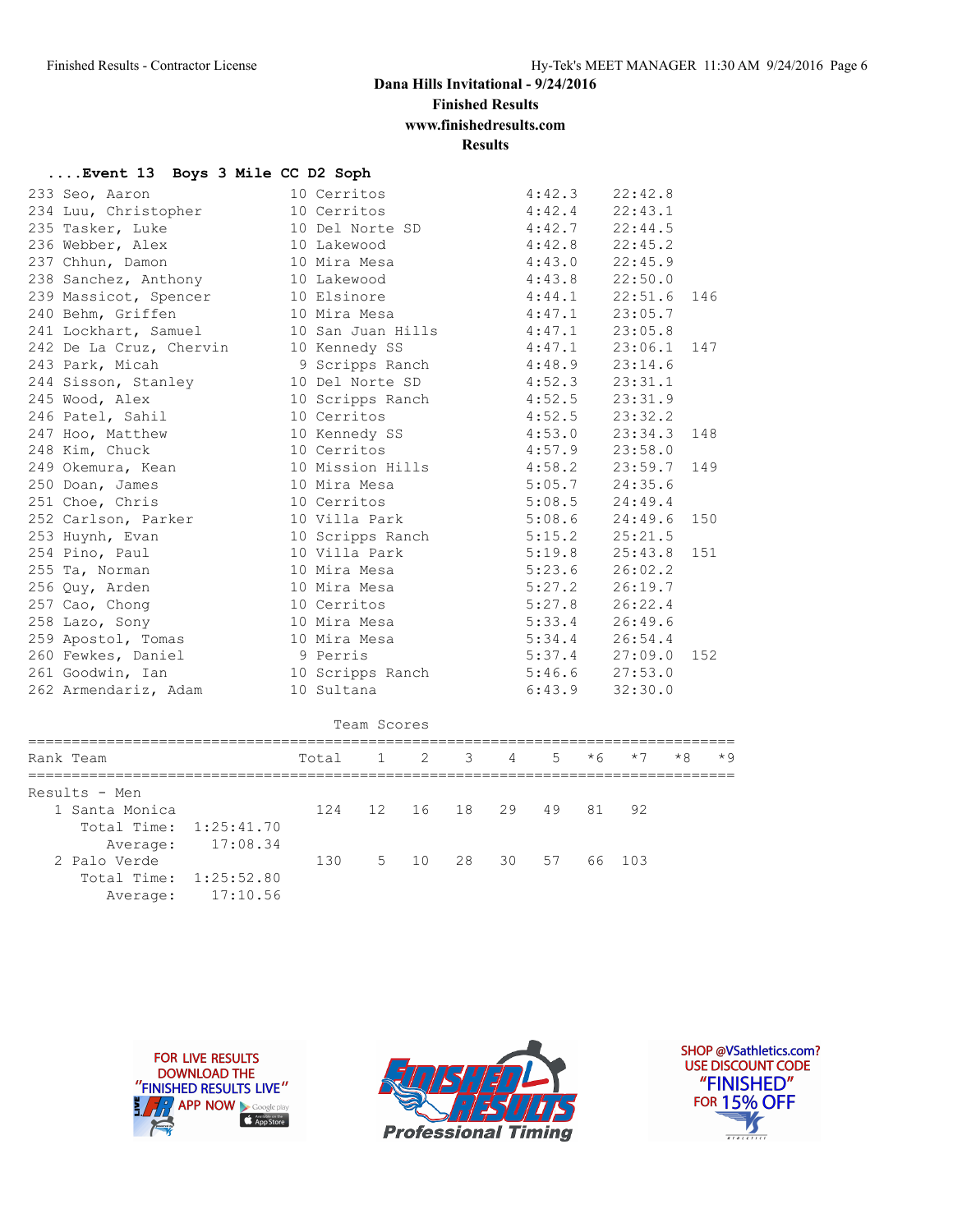# **Finished Results**

**www.finishedresults.com**

**Results**

| Event 13              | Boys 3 Mile CC D2 Soph |     |    |    |     |     |     |     |     |
|-----------------------|------------------------|-----|----|----|-----|-----|-----|-----|-----|
| 3 San Marcos SD       |                        | 131 | 2  | 7  | 20  | 46  | 56  | 111 |     |
| Total Time:           | 1:25:20.60             |     |    |    |     |     |     |     |     |
| Average:              | 17:04.12               |     |    |    |     |     |     |     |     |
| 4 Valley View         |                        | 148 | 3  | 14 | 15  | 48  | 68  | 91  | 118 |
| Total Time:           | 1:25:48.60             |     |    |    |     |     |     |     |     |
| Average:              | 17:09.72               |     |    |    |     |     |     |     |     |
| 5 Scripps Ranch       |                        | 150 | 6  | 13 | 22  | 25  | 84  | 107 | 116 |
| Total Time:           | 1:26:22.90             |     |    |    |     |     |     |     |     |
| Average:              | 17:16.58               |     |    |    |     |     |     |     |     |
| 6 Rancho Bernardo     |                        | 181 | 17 | 39 | 40  | 41  | 44  | 53  | 55  |
| Total Time:           | 1:27:54.00             |     |    |    |     |     |     |     |     |
| Average:              | 17:34.80               |     |    |    |     |     |     |     |     |
| 7 Claremont           |                        | 210 | 4  | 23 | 47  | 67  | 69  | 73  | 76  |
| Total Time:           | 1:28:12.80             |     |    |    |     |     |     |     |     |
| Average:              | 17:38.56               |     |    |    |     |     |     |     |     |
| 8 University-Irv      |                        | 237 | 24 | 37 | 45  | 59  | 72  | 86  | 100 |
| Total Time:           | 1:29:29.00             |     |    |    |     |     |     |     |     |
| Average:              | 17:53.80               |     |    |    |     |     |     |     |     |
| 9 Escondido           |                        | 249 | 33 | 34 | 35  | 62  | 85  | 89  | 93  |
| Total Time:           | 1:30:04.80             |     |    |    |     |     |     |     |     |
| Average:              | 18:00.96               |     |    |    |     |     |     |     |     |
| 10 San Juan Hills     |                        | 262 | 27 | 31 | 60  | 70  | 74  | 78  | 80  |
| Total Time:           | 1:30:15.30             |     |    |    |     |     |     |     |     |
| Average:              | 18:03.06               |     |    |    |     |     |     |     |     |
| 11 Poly (Riv)         |                        | 322 | 21 | 63 | 64  | 65  | 109 | 112 | 121 |
| Total Time:           | 1:31:37.80             |     |    |    |     |     |     |     |     |
| Average:              | 18:19.56               |     |    |    |     |     |     |     |     |
| 12 Elsinore           |                        | 359 | 32 | 43 | 52  | 106 | 126 | 127 | 146 |
| Total Time:           | 1:33:20.11             |     |    |    |     |     |     |     |     |
| Average:              | 18:40.02               |     |    |    |     |     |     |     |     |
| 13 Mira Mesa          |                        | 359 | 51 | 58 | 61  | 94  | 95  | 97  | 104 |
| Total Time:           | 1:32:50.60             |     |    |    |     |     |     |     |     |
| Average:              | 18:34.12               |     |    |    |     |     |     |     |     |
| 14 Ramona SD          |                        | 384 | 9  | 42 | 50  | 139 | 144 |     |     |
| Total Time:           | 1:35:54.80             |     |    |    |     |     |     |     |     |
| Average:              | 19:10.96               |     |    |    |     |     |     |     |     |
| 15 Del Norte SD       |                        | 387 | 8  | 71 | 83  | 96  | 129 | 143 | 145 |
| Total Time:           | 1:33:39.60             |     |    |    |     |     |     |     |     |
| Average:              | 18:43.92               |     |    |    |     |     |     |     |     |
| 16 Canyon-Ana         |                        | 395 | 36 | 38 | 101 | 105 | 115 | 134 |     |
| Total Time:           | 1:34:04.10             |     |    |    |     |     |     |     |     |
| Average:<br>17 Perris | 18:48.82               | 396 | 19 | 77 | 82  | 88  | 130 | 141 | 152 |
| Total Time:           | 1:34:06.80             |     |    |    |     |     |     |     |     |
|                       | 18:49.36               |     |    |    |     |     |     |     |     |
| Average:              |                        |     |    |    |     |     |     |     |     |





SHOP @VSathletics.com? USE DISCOUNT CODE "FINISHED" **FOR 15% OFF**  $\frac{1}{\sqrt{2}}$